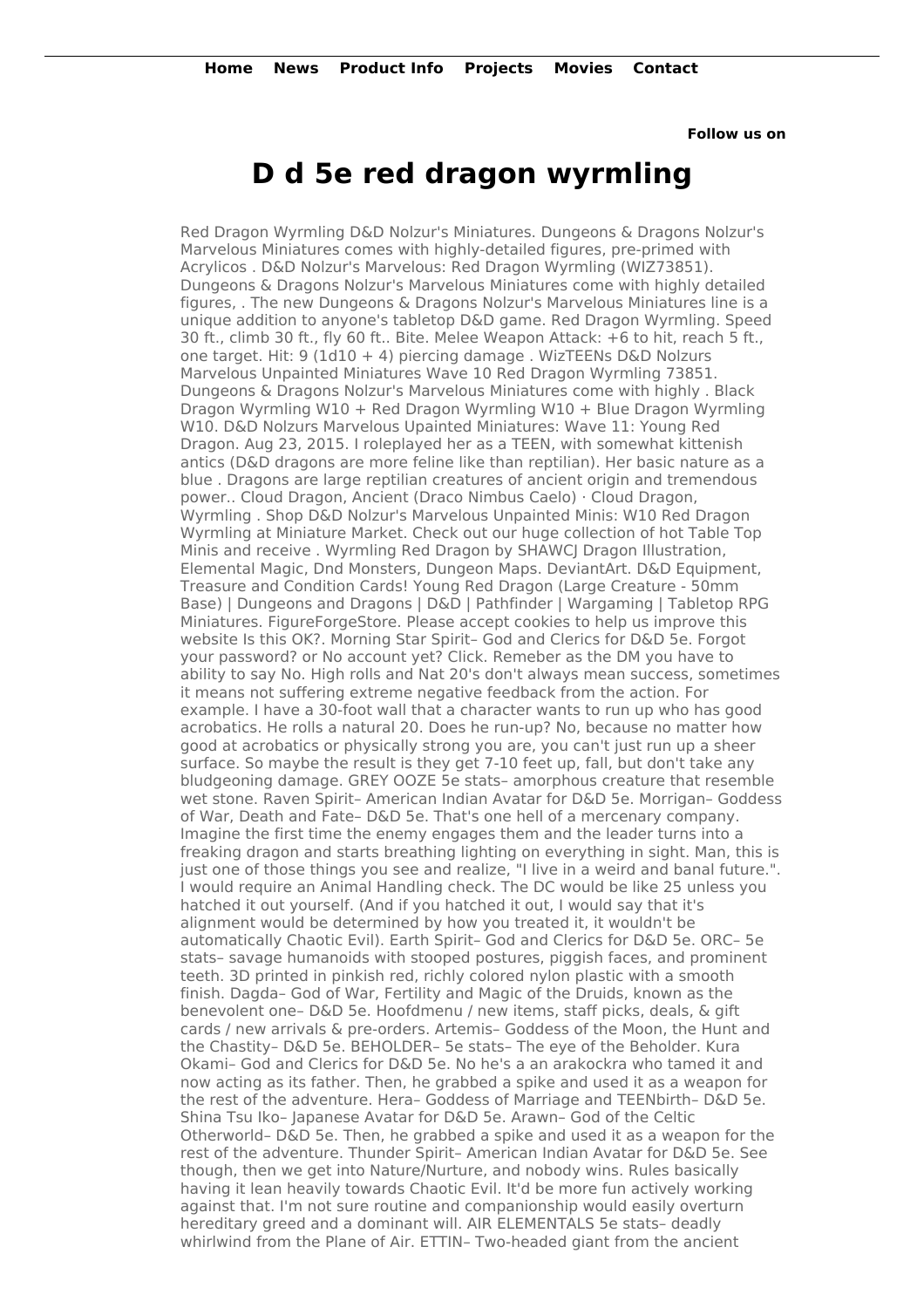english folklore. CYCLOPS– one-eyed giants from the ancient myths of Greece. Aegir– the lord of the ocean, a giant friend of the Gods– D&D 5e. how do you even tame a bloody dragon, and I mean in ability checks and skill, wait never mind, it would be animal handling but aren't dragons extremely smart, you'd think it'd be something else, like persuasion and maybe even intimadation. Locate Object ( Sp ): A juvenile or older red dragon can use this ability as the spell of the same name, once per day per age category. A wyrmling is a dragon that has just hatched from the egg. From newborn to about five years old, a wyrmling is only about two to five feet long. The scales display a distinctive color and iridescence similar to those which will sheathe its body during the fullness of its years. Like its older brothers and sisters, the wyrmling is granted true seeing, immunity to paralysis, immunity to sleep, one or more characteristic elemental damage immunities, and dragon breath attacks. The fledgling dragon compensates for its lack of fear aura, spell-like abilities, and damage reduction that will be afforded at maturity with its small, fast-moving form. Nevertheless, it is a fool who approaches a wyrmling without caution. The dragon exhales fire in a 15-foot cone. Each creature in that area must make a DC 13 Dexterity saving throw, taking 24 (7d6) fire damage on a failed save, or half as much damage on a successful one. Bite. Melee Weapon Attack: +6 to hit, reach 5 ft., one target. Hit:  $9(1d10 + 4)$  piercing damage plus 3 (1d6) fire damage. Depending on your setting, having a red dragon around (one of the most innately evil and powerful races in the multiverse) would probably draw some attention. Commoners would fear it, guards might deny entrance to towns or quiver in fear as they let the party pass. Powerful organizations or other dragons, good OR evil, would likely hear about this dragon, and seek to capture/slay/sacrifice/train it for themselves. Also remember that even a wyrmling dragon will quickly become as intelligent as the average human, so commanding it like a dog will soon not be necessary. Could be a really cool adventure hook in a lot of different ways! Because red dragons are so confident, they seldom pause to appraise an adversary. On spotting a target, they make a snap decision whether to attack, using one of many strategies worked out ahead of time. A red dragon lands to attack small, weak creatures with its claws and bite rather than obliterating them with its breath weapon, so as not to destroy any treasure they might be carrying. I mean it's like a toddler of dragons, no matter what it has it's gonna be clumsy. In fact the wings might get in the way at times. D&D Beyond is part of the Fandom Family. 36 (–4 size, +30 natural), touch 6, flat-footed 36. Take your favorite fandoms with you and never miss a beat. \*Can also cast cleric spells and those from the Chaos, Evil, and Fire domains as arcane spells. Red dragons are self-serving creatures by nature (in my interpretation of their behavior at least) and therefore even though it might be insulting to a dragon's pride, they might choose the humiliation of self-preservation and retreat instead of a shameful death. Alternatively, since dragon wyrmlings are meant to be very young, the notion of battle might be scary enough as it is, especially when faced with death at such a young age. My rogue made this his son wtf do I do. Appraise, Bluff, and Jump are considered class skills for red dragons. Fire Breath (Recharge 5-6): The Dragon exhales fire in a 15-foot cone. Each creature in that area must make a DC l3 Dexterity saving throw, taking 24 (7d6) fire damage on a failed save, or half as much damage on a successful one. The odor of sulfur and pumice surrounds a red dragon, whose swept-back horns and spinal frill define its silhouette. Its beaked snout vents smoke at all times, and its eyes dance with flame when it is angry. Did he try to legally adopt it or something? I'm assuming the rogue is a dragonborn. If you can, just say that since dragonborn aren't like literal Dragons, and therefore they can't fly, he wouldn't be able to raise it properly. Then you can have whatever adopting process he's going through declared void. Hope this helps. This thread is archived New comments cannot be posted and votes cannot be cast. Then make all your dragons have that these are meant to be the baseline average and not always the end-all-be-all for instance, I am currently using the Red Dragon Wyrmling stats for an Adult Red Dragon that had been horribly debilitated decades before. Will it still be a Challenging encounter for my 4-th level PCs and a memorable experience? hopefully! Saving Throws Dex +2, Con +5, Wis +2, Cha +4 Skills Perception +4, Stealth +2 Damage Immunities fire Senses blindsight 10 ft., darkvision 60 ft., passive Perception 14 Languages Draconic Challenge 4 (1100 XP). 18 (–1 size, +9 natural), touch 9, flat-footed 18:. has a dexterity modifier of 0 and a score of ten, that's the same as a commoner, all dragons should at least have dexterity modifier of 2, if not 3, think about it, dragons have wings and fly, is that not dextorous?. Roll20 Reserve is live with monthly perks for Pro